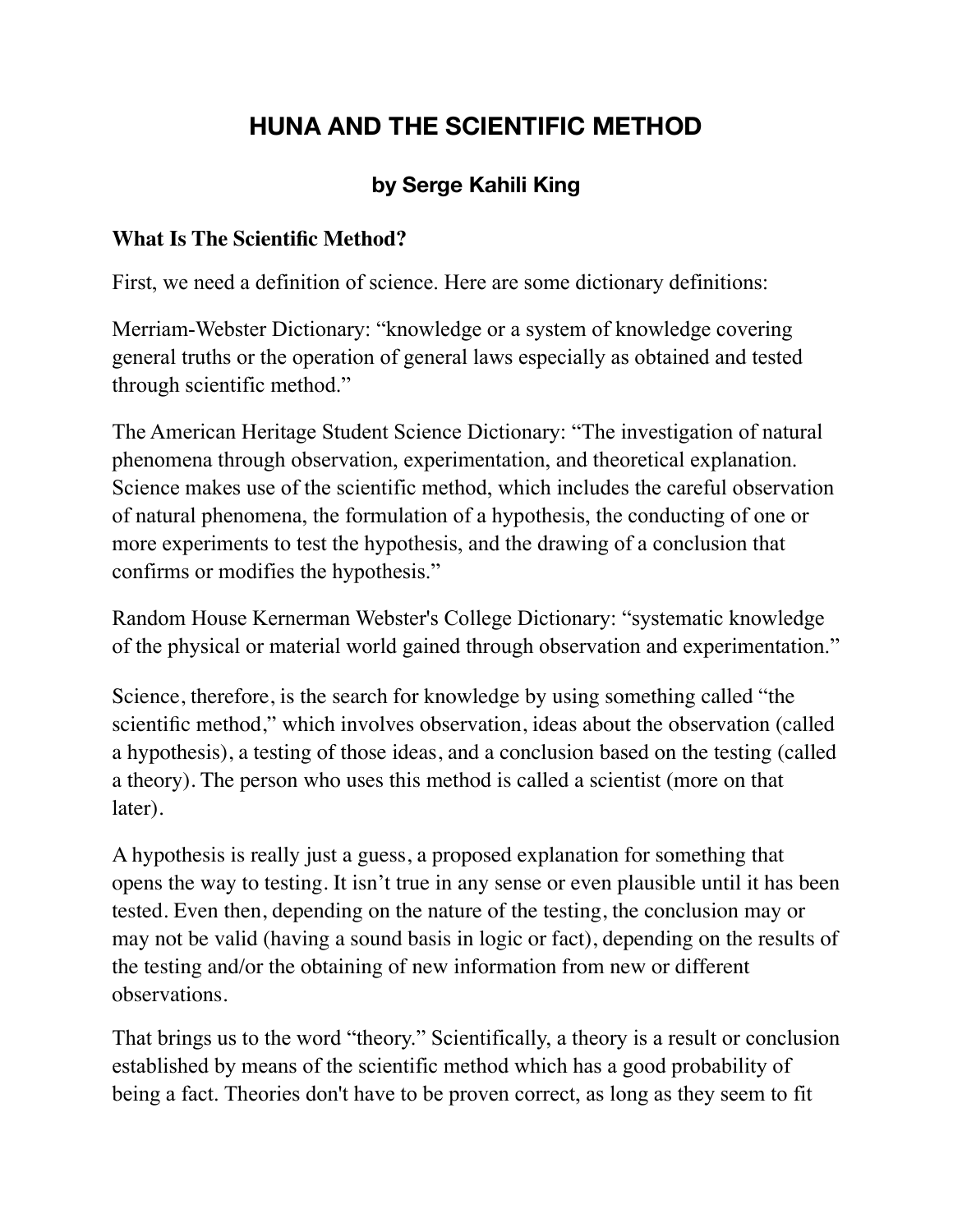most of what is known about something, and if they can be used to predict results of further observation or experimentation.

Unfortunately, the word "theory" is also used unscientifically, sometimes by scientists, to mean, in the words of the American Heritage Dictionary of the English Language, "An assumption based on limited information or knowledge; a conjecture." Often, "hypothesis" and "theory" are used interchangeably, and all too often, a conjectural theory is not distinguished from a tested theory in "scientific" articles and reports.

As an example, quoting directly from my book, *Dream Tech,* "The Big Bang Theory is not a theory at all, in scientific terms. It is based on the speculation that there had to be a beginning to our universe. From that came a hypothesis or guess that at first there was nothing, and then, without any transition, there was the whole universe expanding into what we see today. There was no explosion in this idea, like many people think. There was just nothing, and then something. The observation of galaxies speeding away from each other is supposed to lend credence to the hypothesis that the universe is expanding from a single point, but there is no way to test that idea. We can see galaxies apparently moving away from each other, but that doesn't tell us anything about how it started, or whether there was a start. Then came the observation that some galaxies are heading toward each other, like one called Andromeda that is heading right for our Milky Way. And some have apparently already collided. That kind of messes up the expanding hypothesis, so someone invented the idea of invisible "dark matter" that entangles itself with the galaxies to keep them from expanding and aids in making them crash together. There are even claims that dark matter makes up about 76% of the universe, although it cannot be seen or tested in any way. Not only that, the Big Bang hypothesis is only the most popular scientific model of how our universe came about. Different scientists use different models, all based on untestable guesses.

"I am not putting down science. The observing, speculating, testing and coming up with results that can predict at least some behavior and often be turned into useful technology is one of the most important human endeavors there is. But Science, the adulteration of science with hypotheses that are called theories, the promotion of interpretations as facts, the unquestioning acceptance of observations that cannot